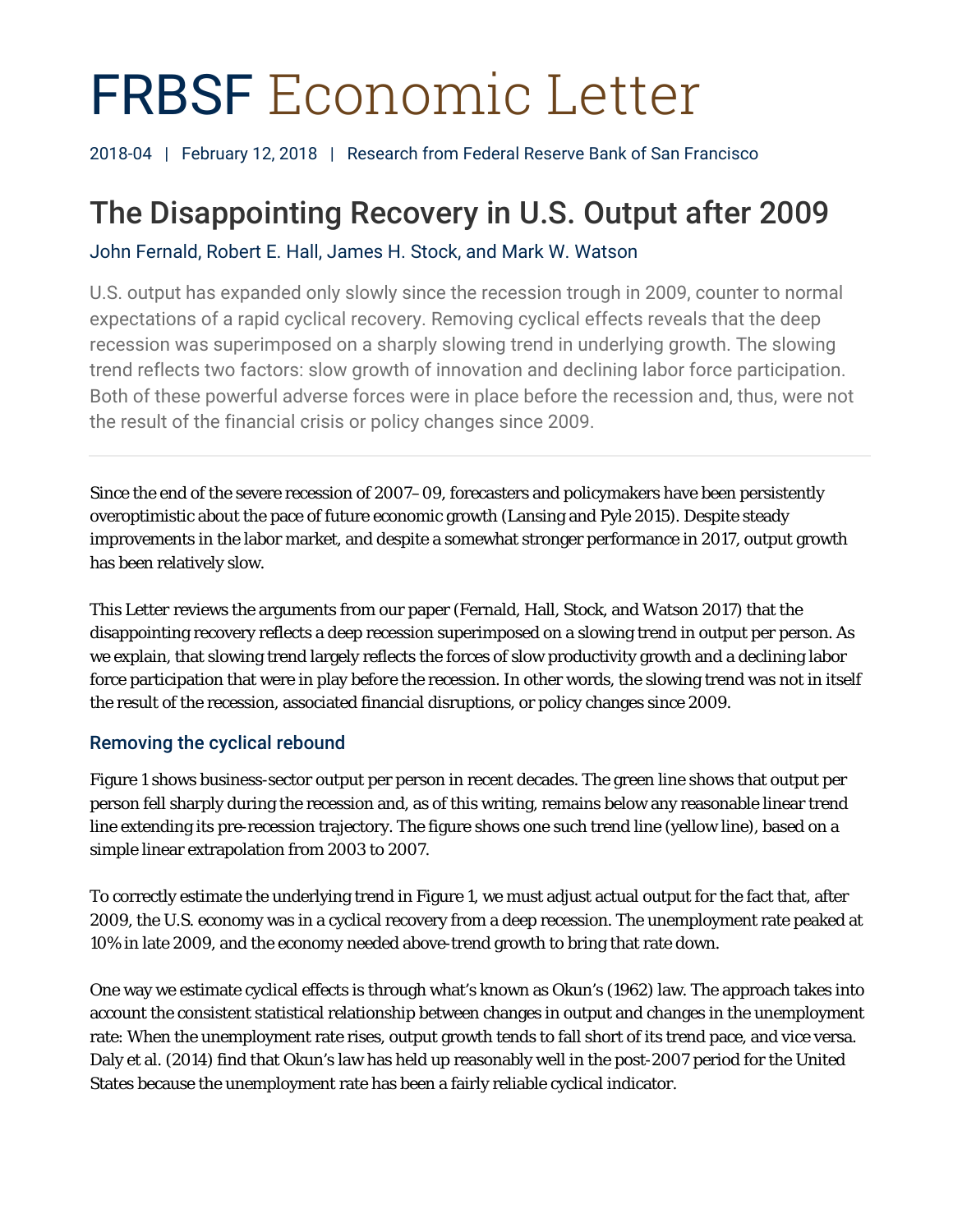The blue line in Figure 1 shows the resulting estimate of trend output per capita after removing the cyclical effects associated with the deep recession. As expected, the cyclical adjustment removes the sharp drop in actual output associated with the recession. But since then, the trajectory of the blue line is nowhere close to a straight line projection from the 2007 peak. Rather, cyclically adjusted output per person rose slowly after 2007 and then plateaued in recent years.

To understand whether the slowing trend was caused by or independent of the recession, we relate output growth to its proximate supply-side determinants.

### Why has productivity growth been slow?

-0.1 0

The most common measure of the economy's overall efficiency is labor productivity, or output per hour worked. Labor productivity can rise for three reasons. First, physical and intangible investment can increase the equipment, structures, and intellectual capital available to workers. When firms invest in new plants or automate a process, each worker has more or better "tools," or capital, and should be able to produce more. Second, workers can acquire new skills through education and experience. And third, innovation, broadly construed, can make both equipment and labor more productive.

straight line is a constant growth rate.

Our analysis shows that the important factor explaining the shortfall in productivity during the recovery is the third factor, innovation. Economists typically measure the economy-wide effects of innovation indirectly as the residual part of productivity growth that cannot be explained by other factors. This measure is known as total factor productivity (TFP). In the long run, TFP captures the productivity benefits from formal and informal research and development, improvements in management practices, reallocation of production toward high productivity firms, and other efficiency gains.

The green line in Figure 2 shows TFP, and the blue line shows our estimate of cyclically adjusted TFP. With either measure, growth picked up in the mid-1990s and slowed in the mid-2000s—*before* the recession—and then was flat or even falling going into the recession. In our paper, we used a variety of statistical approaches to confirm this visual impression regarding the timing.

One plausible hypothesis for the decline in TFP growth is that the recession itself slowed the pace of innovation. For example, a recession is not necessarily the best time to introduce a new product. Also, credit might be tight for entrepreneurs, even if they want to introduce a new product. But because the slowdown in TFP growth occurred before the recession, the recession could not have caused it.

# Figure 1 Output per capita: Deep recession plus a sharp slowing trend



data are set to have same level as actual data in 2007:Q3. Log scale implies a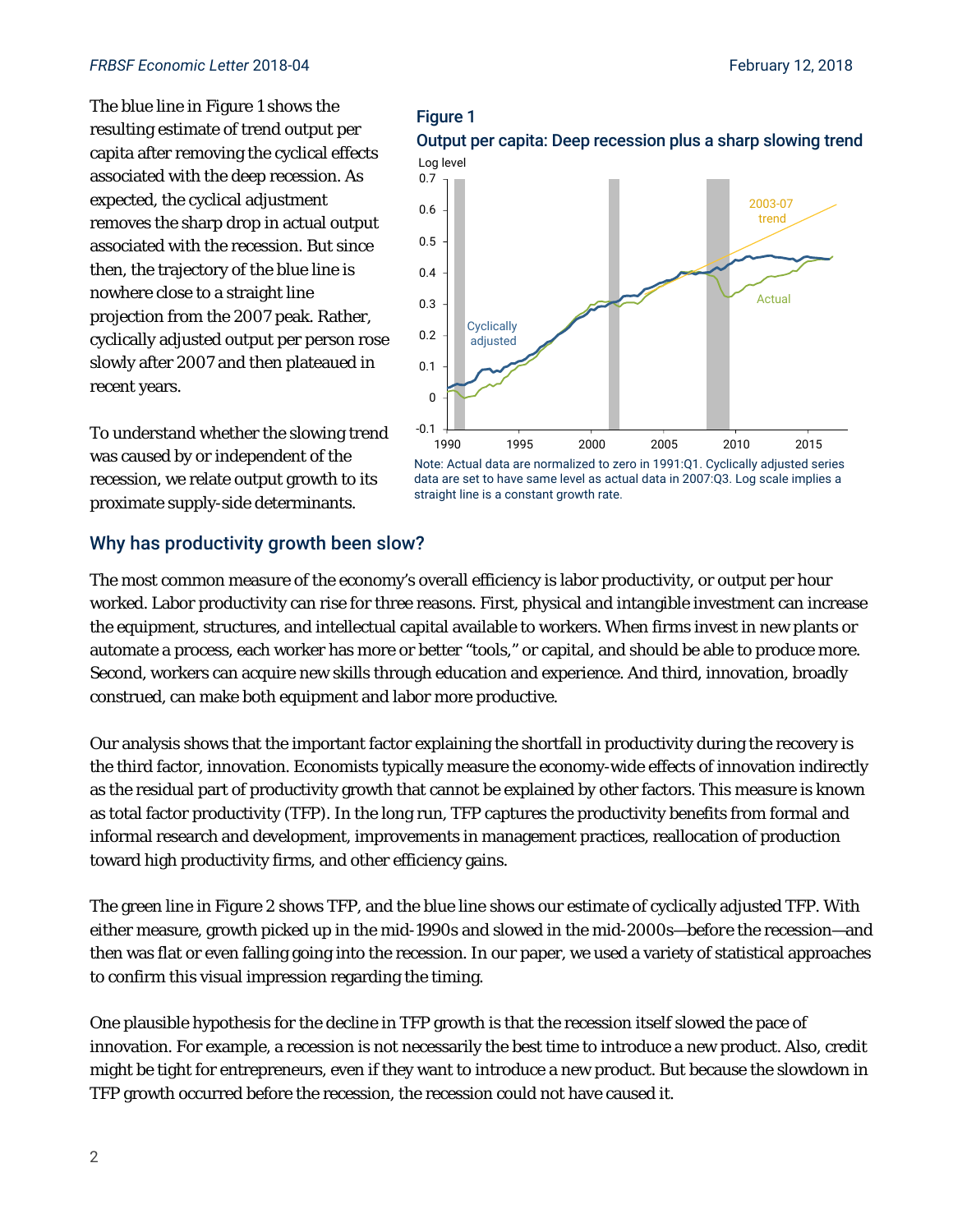#### *FRBSF Economic Letter* 2018-04 February 12, 2018

A second hypothesis is that mismeasurement might have gotten worse over the past decade, causing growth to be increasingly understated. There's no question that the statistical challenges are substantial and that many of the benefits of information technology (IT) are unmeasured. However, Byrne, Fernald, and Reindorf (2016) show that such mismeasurement has long been present, and there's no evidence it has worsened over time.

A third hypothesis is that increased regulatory burdens have reduced the economy's dynamism. Both dynamism and regulation are certainly related to productivity. The process of productivity

factor in the U.S. data.

# growth is inherently dynamic and involves reallocating resources from less productive to more productive uses. However, we are unable to find any statistical link between U.S. industry productivity growth and changes in industry-specific federal regulations. That is, variations in regulation do not seem to be the main scale implies a straight line is a constant growth rate.

A final hypothesis suggests the economy had already returned to normal after an exceptional decade of growth linked to IT developments. This is our preferred explanation, consistent with Fernald and Wang (2015) and Gordon (2016). Every story in the late 1990s and early 2000s emphasized the transformative role of IT, often suggesting a sequence of one-off gains—reorganizing retailing, say. Plausibly, businesses plucked the low-hanging fruit; afterward, the exceptional growth rate came to an end.

The important point for our analysis is that the slow pace of productivity growth was not caused by the recession and slow recovery itself. Rather, the slow trend predated the recession.

## Falling labor force participation

Employment trends have also contributed to the flat trend in output. Certainly, employment has grown strongly in the recovery, but much of that was simply a cyclical recovery from the dramatic declines seen during the recession. After controlling for those cyclical movements, recent employment trends have been very weak relative to historical trends. This weakness turns out to reflect a sharp decline in labor force participation. A labor force participant is defined as someone who is either employed or actively looking for a job; Figure 3 shows labor force participation as a share of the civilian noninstitutional population ages 16 and older. In 2016, the rate was 3 percentage points below its value at the 2009 recession trough. The blue line removes cyclical effects. While various methods provide modestly different estimates of the cyclical component of the decline in the participation rate early in the recovery, by 2016 they all find that the cyclical contribution was small.

#### Figure 2 Pre-recession slowdown in quarterly TFP growth

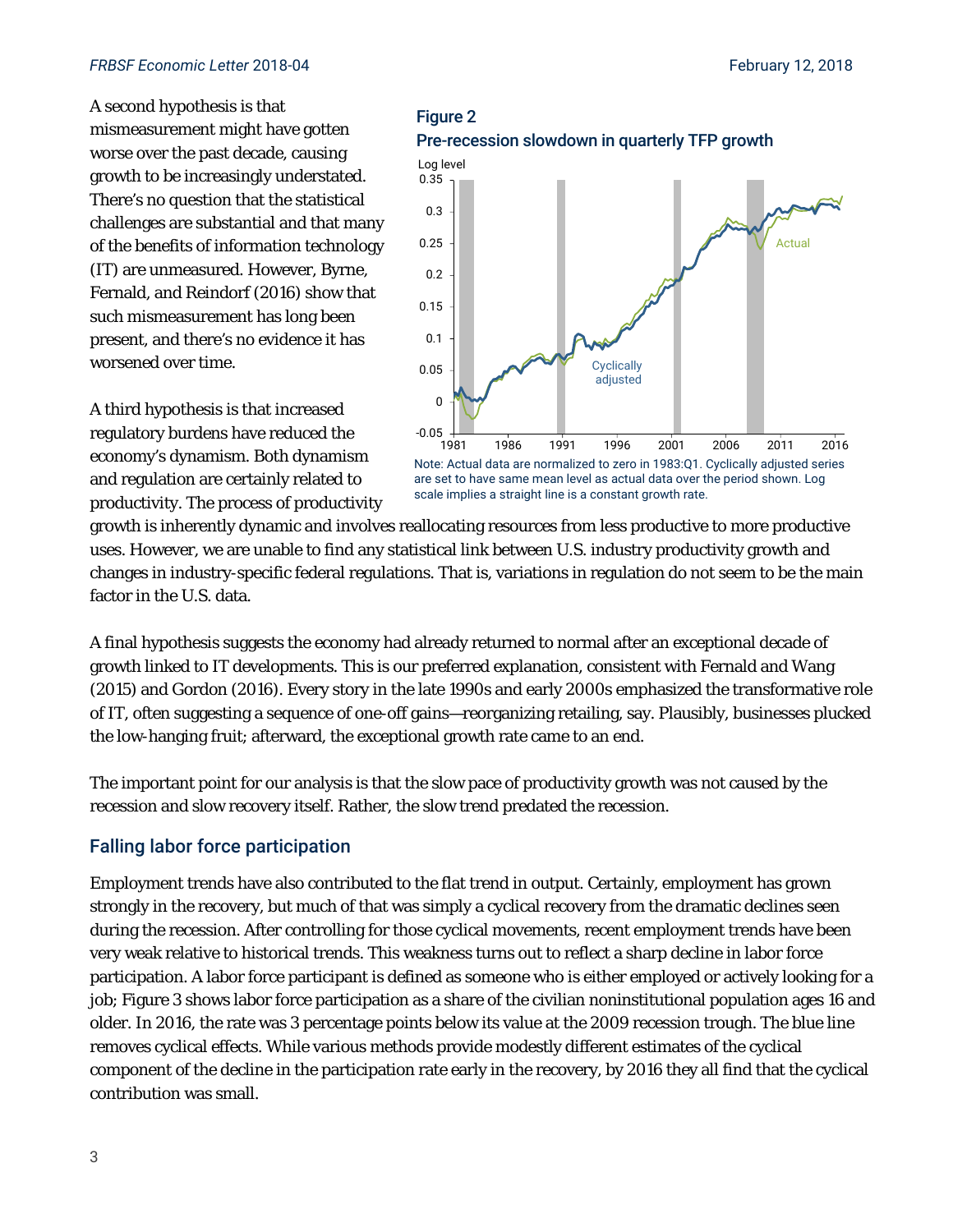#### *FRBSF Economic Letter* 2018-04 February 12, 2018

The retirement of the baby boomers is an important factor behind the decline in labor force participation. For example, the leading edge of the baby-boom generation turned 65 in 2011. Some factors partially push the other way, such as higher education levels of older workers today relative to older workers in the past. We estimate that, taken together, demographic effects account for half or more of the decline in participation.

Changes in participation rates within detailed demographic groups account for the remainder of the decline. It is unlikely that this remainder is simply a consequence of the increase in

Sharp declines in labor force participation rate 0.05 Log level Actual



are set to have same mean level as actual data over the period shown. Log scale implies a straight line is a constant growth rate.

unemployment during the 2007–09 recession. For example, the twin recessions of the early 1980s did not lead to comparable declines in participation relative to the trend.

Figure 3

Rather, as with productivity, the changes in participation within groups appear to largely reflect underlying trends that predated the recession. For example, Bidder, Mahedy, and Valletta (2016) point out that participation rates among workers in their prime working years (ages 25 to 54) have been trending down since around 2000, in part reflecting ongoing declines in labor market opportunities for some potential workers that predate the recession.

#### Conclusion

Some commentators have viewed the generally sluggish recovery from the deep U.S. recession of 2007–09 as a lingering consequence of financial and economic disruptions, perhaps reinforced by post-2008 regulatory changes. In this *Letter*, we find that neither of these are the main story of a slowing trend that, to an important extent, predated the recession. The seeds of the disappointing growth in output were sown before the recession in the form of slow productivity growth and a declining labor force participation rate.

Quantitatively, relative to the recoveries of the 1980s, 1990s, and early 2000s, cyclically adjusted output per person has grown about 1¾ percentage points per year more slowly since 2009. According to our analysis, about a percentage point of this is explained by the shortfall in productivity growth and about  $\frac{3}{4}$  percentage point is explained by the shortfall in labor force participation. Other factors are small and offsetting.

Although the magnitude of the trend slowdown has surprised forecasters, the underlying forces were recognized before the recession. For example, Aaronson et al. (2006) forecasted declines in participation as the baby-boom generation retired and the 1960s to 1980s surge of women into the paid labor force plateaued. Similarly, Fernald, Thipphavong, and Trehan (2007) discussed the post-2004 slowdown in productivity.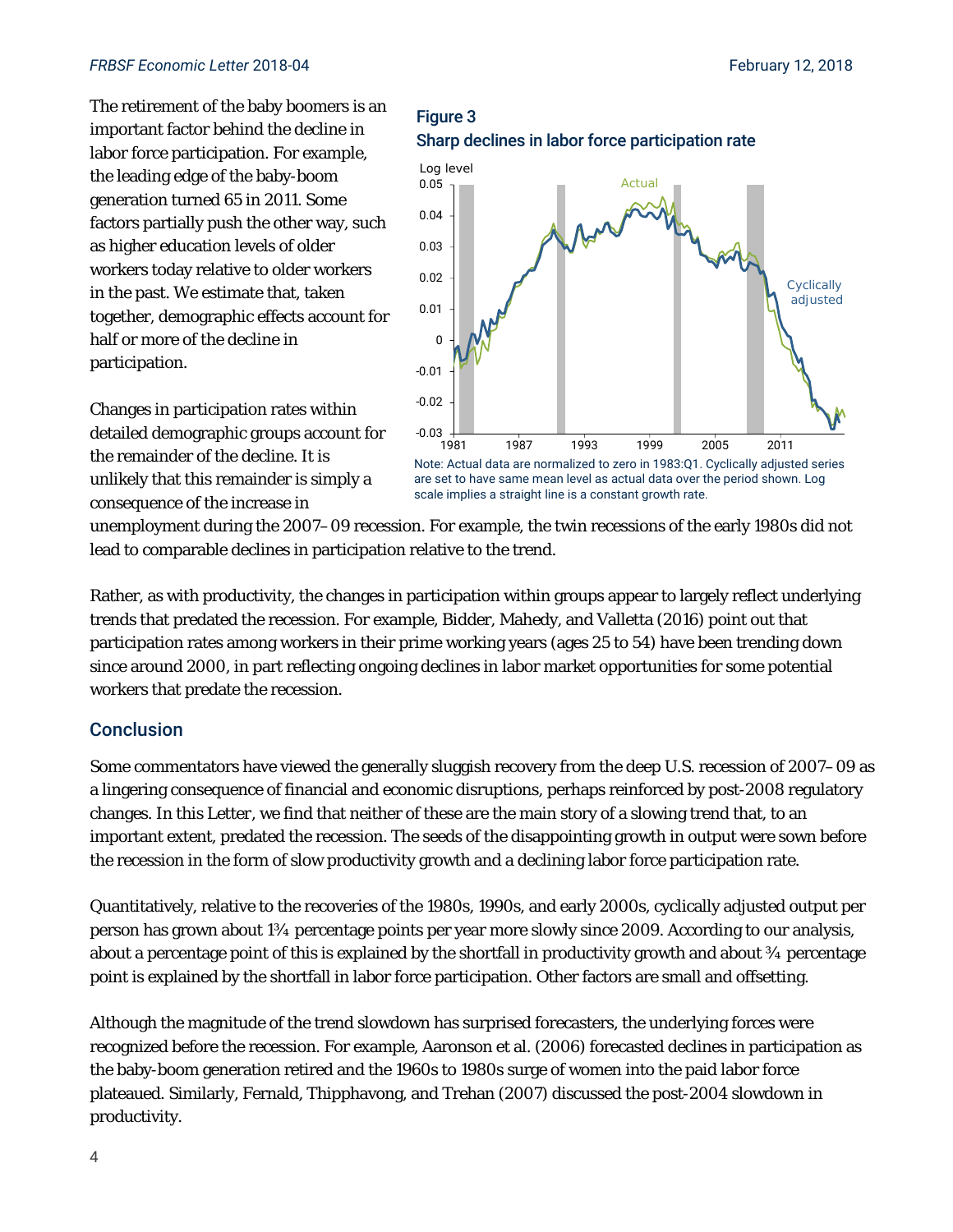Finally, it is important to recognize that our findings do *not* imply that the recession was not enormously costly. Indeed, the collapse in demand during the recession and financial crisis contributed to the slow return of output to a trend rate that was already slowing sharply.

- *John Fernald is a senior research advisor in the Economic Research Department of the Federal Reserve Bank of San Francisco and the Shroders Chair in European Competitiveness and Reform and a professor of economics at INSEAD.*
- *Robert E. Hall is Robert and Carole McNeil Joint Hoover Senior Fellow and Professor of Economics at Stanford University.*
- *James H. Stock is the Harold Hitchings Burbank Professor of Political Economy at Harvard University.*
- *Mark W. Watson is the Howard Harrison and Gabrielle Snyder Beck Professor of Economics and Public Affairs at Princeton University.*

#### References

- Aaronson, Stephanie, Tomaz Cajner, Bruce Fallick, Felix Galbis-Reig, Christopher Smith, and William Wascher. 2014. "Labor Force Participation: Recent Developments and Future Prospects." *Brookings Papers on Economic Activity*, Fall, pp. 197–255. https://www.brookings.edu/bpea-articles/labor-force-participation-recent-developments-andfuture-prospects/
- Bidder, Rhys, Tim Mahedy, and Rob Valletta. 2016. "Trend Job Growth: Where's Normal?" *FRBSF Economic Letter* 2016-32 (October 24). https://www.frbsf.org/economic-research/publications/economic-letter/2016/october/trendjob-growth-where-is-normal/
- Byrne, David M., John G. Fernald, and Marshall B. Reinsdorf. 2016. "Does the United States Have a Productivity Slowdown or a Measurement Problem?" *Brookings Papers on Economic Activity*, Spring, pp. 109–157. https://www.brookings.edu/bpea-articles/does-the-united-states-have-a-productivity-slowdown-or-ameasurement-problem/
- Daly, Mary C., John G. Fernald, Òscar Jordà, and Fernanda Nechio. 2014. "Interpreting Deviations from Okun's Law." *FRBSF Economic Letter* 2014-12 (April 21). https://www.frbsf.org/economic-research/publications/economicletter/2014/april/okun-law-deviation-unemployment-recession/
- Fernald, John G., Robert E. Hall, James H. Stock and Mark W. Watson. 2017. "The Disappointing Recovery of Output after 2009." *Brookings Papers on Economic Activity*, Spring, pp. 1–58. https://www.brookings.edu/bpeaarticles/the-disappointing-recovery-of-output-after-2009/
- Fernald, John G., David Thipphavong, and Bharat Trehan. 2007. "Will Fast Productivity Growth Persist?" *FRBSF Economic Letter* 2007-09 (April 6). https://www.frbsf.org/economic-research/publications/economicletter/2007/april/fast-productivity-growth/
- Fernald, John G., and Bing Wang. 2015. "The Recent Rise and Fall of Rapid Productivity Growth." *FRBSF Economic Letter* 2015-04 (February 9). https://www.frbsf.org/economic-research/publications/economicletter/2015/february/economic-growth-information-technology-factor-productivity/
- Gordon, Robert J. 2016. *The Rise and Fall of American Growth: The U.S. Standard of Living since the Civil War*. Princeton: Princeton University Press.
- Lansing, Kevin J., and Benjamin Pyle. 2015. "Persistent Overoptimism about Economic Growth." *FRBSF Economic Letter* 2015-03 (February 2). https://www.frbsf.org/economic-research/publications/economicletter/2015/february/economic-growth-projections-optimism-federal-reserve/
- Okun, Arthur M. 1962. "Potential GNP: Its Measurement and Significance." Cowles Foundation for Research in Economics Paper 190, Yale University. https://milescorak.files.wordpress.com/2016/01/okun-potential-gnp-itsmeasurement-and-significance-p0190.pdf